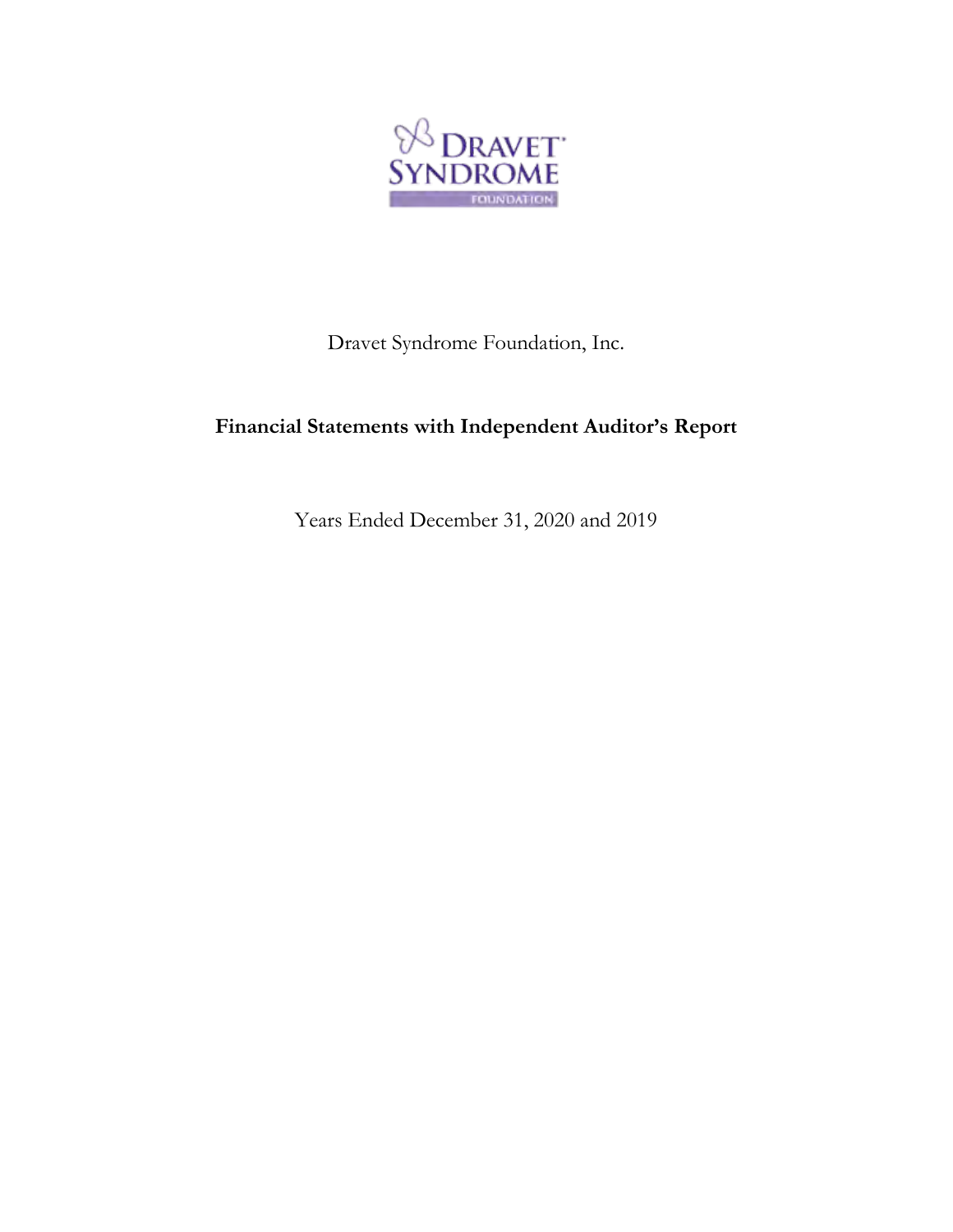## **Table of Contents**

|                                                                                      | Page |
|--------------------------------------------------------------------------------------|------|
|                                                                                      |      |
| <b>Financial Statements:</b>                                                         |      |
|                                                                                      |      |
|                                                                                      |      |
|                                                                                      |      |
| Statement of Functional Expenses for the Year Ended December 31, 2020 and 2019 6 - 7 |      |
|                                                                                      |      |
|                                                                                      |      |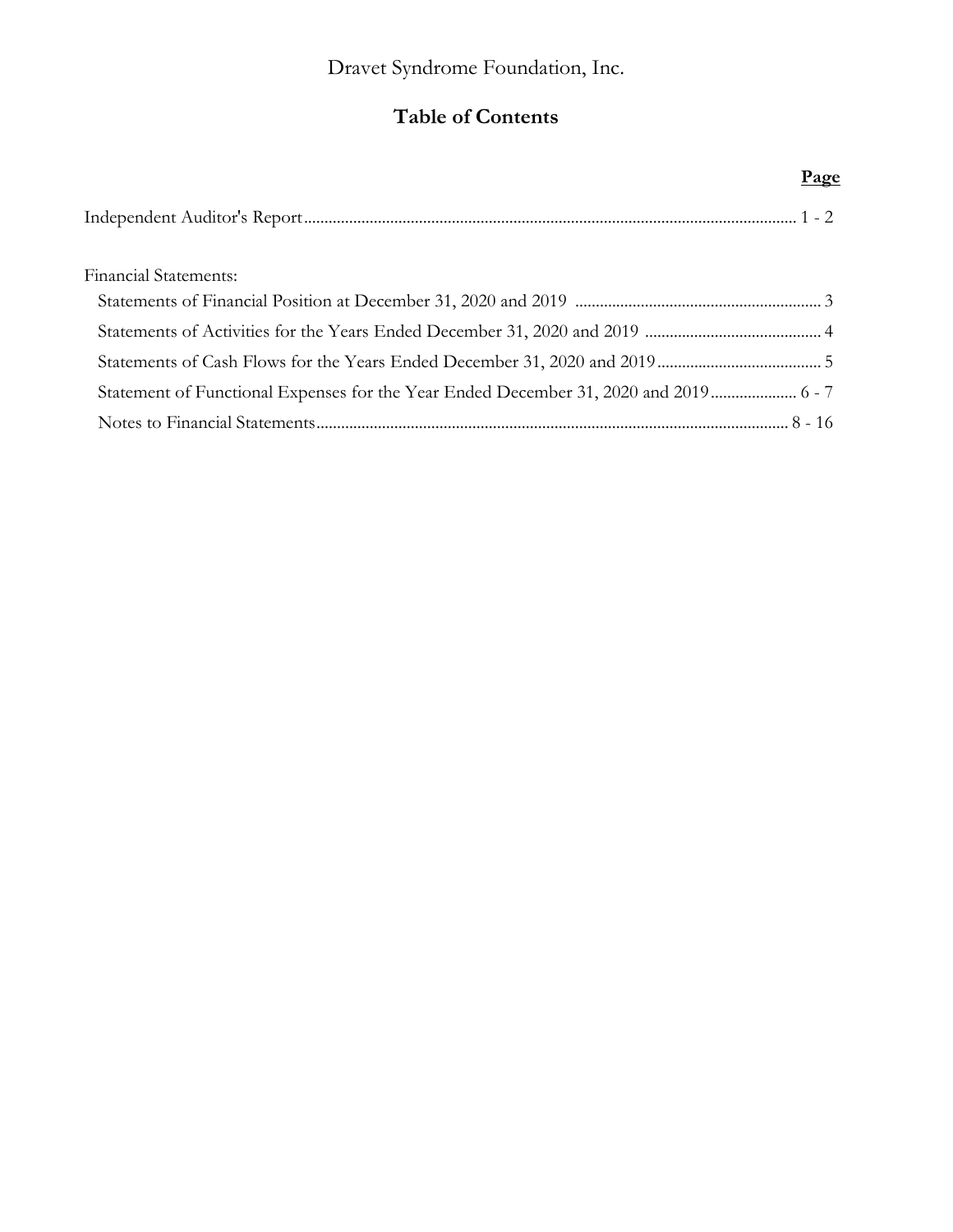N D NANAVATY, DAVENPORT, STUDLEY & WHITE, LLP SW Certified Public Accountants and Business Consultants

## **INDEPENDENT AUDITOR'S REPORT**

To The Board of Directors of Dravet Syndrome Foundation, Inc.

We have audited the accompanying financial statements of Dravet Syndrome Foundation, Inc. (a nonprofit organization), which comprise the statements of financial position as of December 31, 2020 and 2019, and the related statements of activities, functional expenses and cash flows for the years then ended, and the related notes to the financial statements.

#### **Management's Responsibility for the Financial Statements**

Management is responsible for the preparation and fair presentation of these financial statements in accordance with accounting principles generally accepted in the United States of America; this includes the design, implementation, and maintenance of internal control relevant to the preparation and fair presentation of financial statements that are free from material misstatement, whether due to fraud or error.

#### **Auditor's Responsibility**

Our responsibility is to express an opinion on these financial statements based on our audits. We conducted our audits in accordance with auditing standards generally accepted in the United States of America. Those standards require that we plan and perform the audits to obtain reasonable assurance about whether the financial statements are free of material misstatement.

An audit involves performing procedures to obtain audit evidence about the amounts and disclosures in the financial statements. The procedures selected depend on the auditor's judgment, including the assessment of the risks of material misstatement of the financial statements, whether due to fraud or errors. In making those risk assessments, the auditor considers internal control relevant to the entity's preparation and fair presentation of the financial statements in order to design audit procedures that are appropriate in the circumstances, but not for the purpose of expressing an opinion on the effectiveness of the entity's internal control. Accordingly, we express no such opinion. An audit also evaluating the appropriateness of accounting policies used and the reasonableness of significant accounting estimates made by management, as well as evaluating the overall presentation of the financial statements.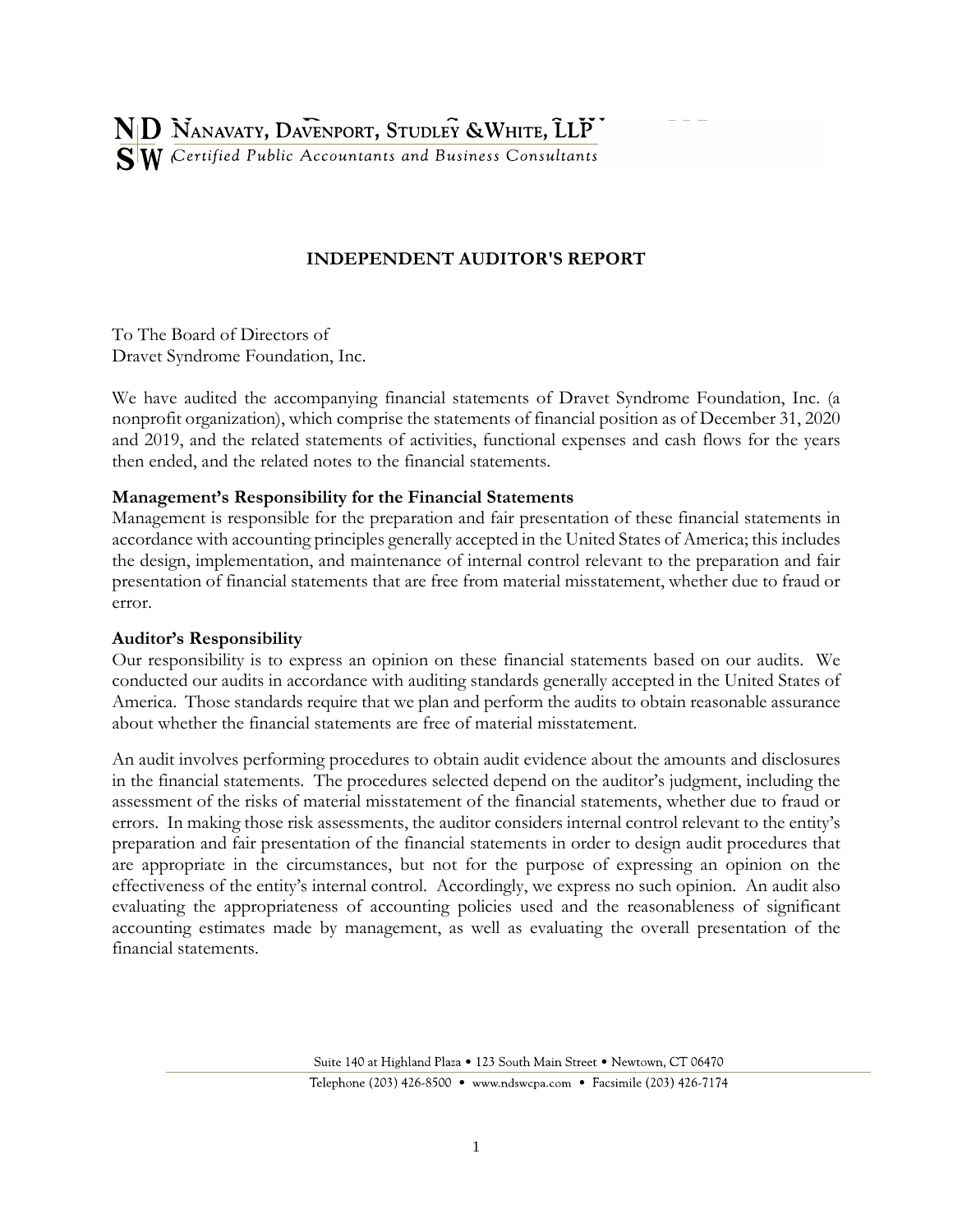We believe that the audit evidence we have obtained is sufficient and appropriate to provide a basis for our audit opinion.

#### **Opinion**

In our opinion, the financial statements referred to above present fairly, in all material respects the financial position of Dravet Syndrome Foundation, Inc. as of December 31, 2020 and 2019, and the changes in its net assets and its cash flows for the years then ended in accordance with accounting principles generally accepted in the United States of America.

# *Nanavaty, Davenport, Studley & White, LLP*

April 16, 2021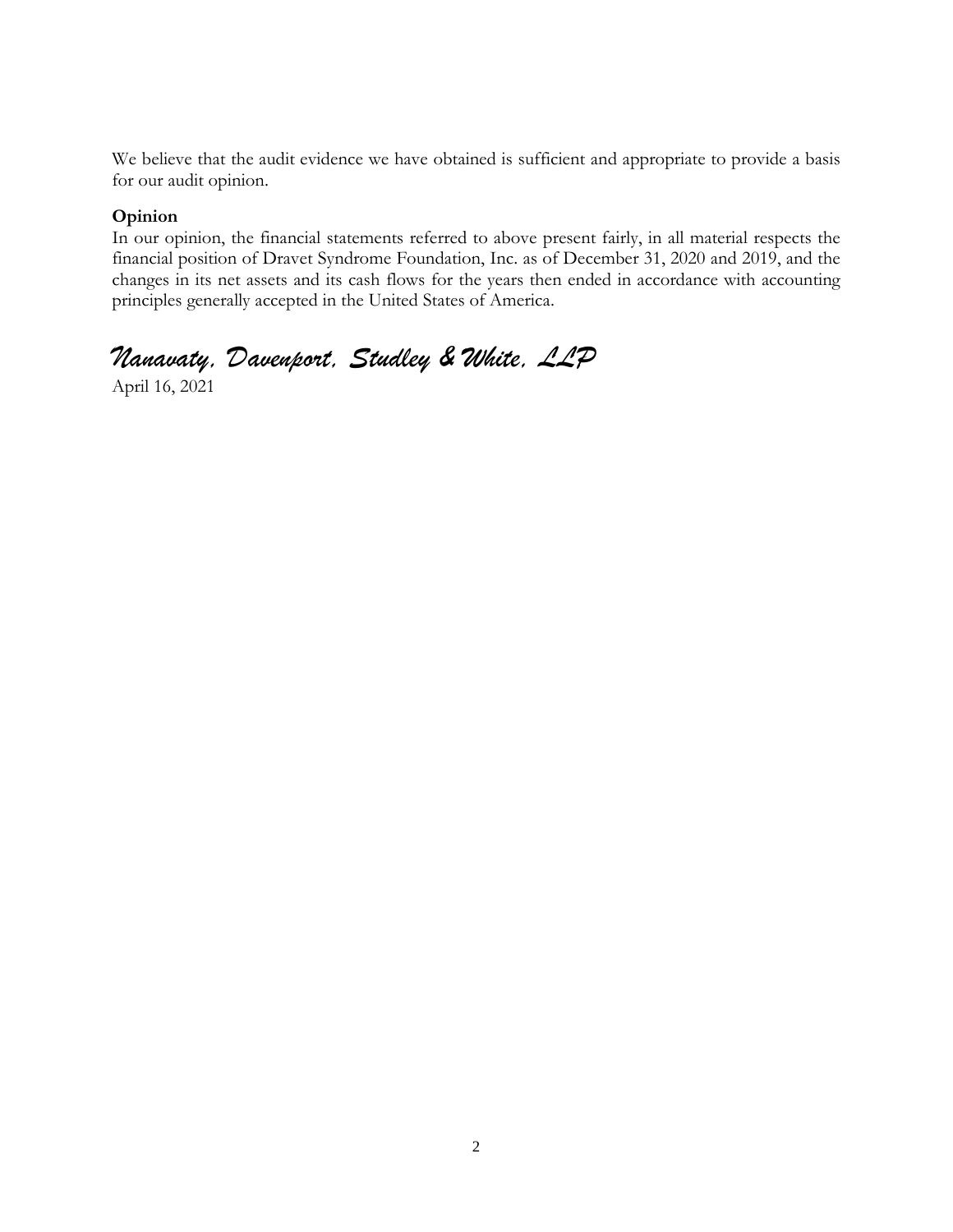## **Statements of Financial Position**

At December 31,

| Assets                                |              | 2020      |                         | 2019      |
|---------------------------------------|--------------|-----------|-------------------------|-----------|
| Cash and cash equivalents             | \$           | 1,104,461 | $\sqrt[6]{\frac{1}{2}}$ | 705,623   |
| Investments                           |              | 3,707,992 |                         | 2,691,056 |
| Accounts receivable                   |              | 26,142    |                         | 147,905   |
| Prepaid expenses                      |              | 44,394    |                         | 73,771    |
| <b>Total Assets</b>                   | $\mathbb{S}$ | 4,882,989 | S                       | 3,618,355 |
| <b>Liabilities and Net Assets</b>     |              |           |                         |           |
| Liabilities:                          |              |           |                         |           |
| Accounts payable                      | \$           | 184,006   | \$                      | 276,857   |
| Deferred revenue                      |              | 261,960   |                         |           |
| Refundable advance                    |              | 51,557    |                         |           |
| <b>Total Liabilities</b>              |              | 497,523   |                         | 276,857   |
| Net Assets:                           |              |           |                         |           |
| Net assets without donor restrictions |              | 4,334,842 |                         | 3,341,498 |
| Net assets with donor restrictions    |              | 50,624    |                         |           |
| <b>Total Net Assets</b>               |              | 4,385,466 |                         | 3,341,498 |
| Total Liabilities and Net Assets      |              | 4,882,989 |                         | 3,618,355 |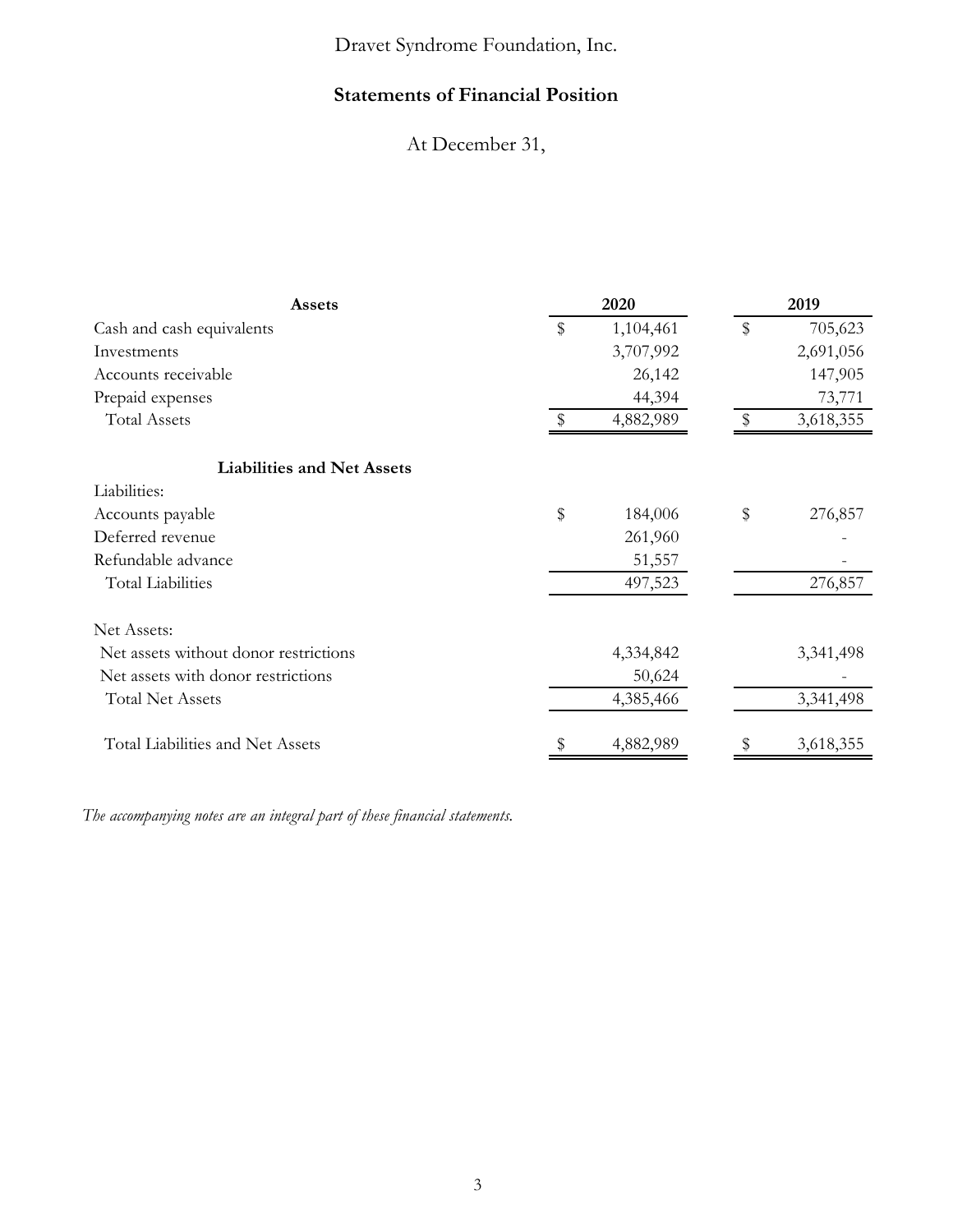## **Statements of Activities**

For the Years Ended December 31,

| <b>Net Assets Without Donor Restrictions</b> |    | 2019      |                 |  |
|----------------------------------------------|----|-----------|-----------------|--|
| <b>Revenues and Other Support:</b>           |    |           |                 |  |
| Special events - revenue                     | \$ | 583,451   | \$<br>1,214,847 |  |
| - expenses                                   |    | (48, 493) | (173, 468)      |  |
| - net                                        |    | 534,958   | 1,041,379       |  |
| Program service revenue                      |    | 654,981   | 379,531         |  |
| Contributions and grants                     |    | 707,304   | 566,255         |  |
| Investment return, net                       |    | 17,836    | 42,174          |  |
| Other income                                 |    |           | 1,133           |  |
| Total revenues and other support             |    | 1,915,079 | 2,030,472       |  |
| <b>Expenses:</b>                             |    |           |                 |  |
| Program services                             |    |           |                 |  |
| Program services                             |    | 601,541   | 857,908         |  |
| Management and general                       |    | 254,574   | 216,575         |  |
| Fundraising                                  |    | 65,620    | 87,650          |  |
| Total expenses                               |    | 921,735   | 1,162,133       |  |
| Change in net assets                         |    | 993,344   | 868,339         |  |
| Net assets with donor restrictions           |    |           |                 |  |
| Contributions                                |    | 50,624    |                 |  |
| Change in net assets with donor retrictions  |    | 50,624    |                 |  |
| Change in net assets                         |    | 1,043,968 | 868,339         |  |
| Net assets at beginning of year              |    | 3,341,498 | 2,473,159       |  |
| Net assets at end of year                    | \$ | 4,385,466 | \$<br>3,341,498 |  |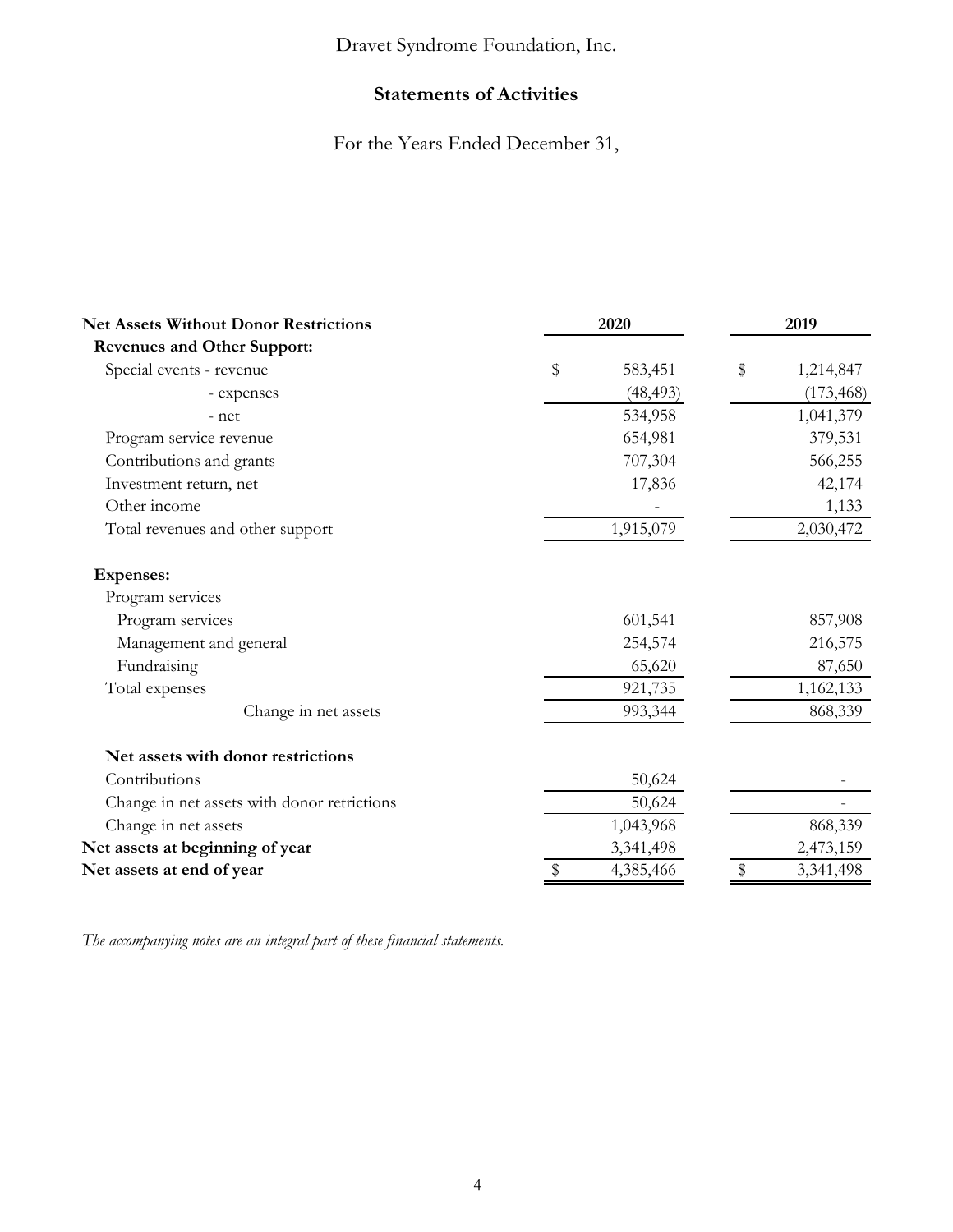## **Statements of Cash Flows**

For the Years Ended December 31,

|                                                      | 2020        | 2019             |
|------------------------------------------------------|-------------|------------------|
| <b>Cash Flows from Operating Activities:</b>         |             |                  |
| Change in net assets                                 | \$1,043,968 | 868,339<br>\$    |
| Adjustments to reconcile change in net assets to     |             |                  |
| net cash provided by operating activities            |             |                  |
| Net realized and unrelaized (gain) investments       | (1,585)     |                  |
| Changes in assets and liabiliies:                    |             |                  |
| (Increase) decrease in:                              |             |                  |
| Accounts receivable                                  | 121,763     | (89,267)         |
| Prepaid expenses                                     | 29,377      | (34,730)         |
| Increase (decrease) in:                              |             |                  |
| Accounts payable and accrued expenses                | (92, 851)   | 93,116           |
| Deferred revenue                                     | 261,960     |                  |
| Reundable advance                                    | 51,557      |                  |
| Net cash provided by operating activities            | 1,414,189   | 837,458          |
| <b>Cash Flows from Investing Activities:</b>         |             |                  |
| Purchase of investments                              | (1,015,351) | (2,691,056)      |
| Net cash used in investing activities                | (1,015,351) | (2,691,056)      |
| Net increase (decrease) in cash and cash equivalents | 398,838     | (1,853,598)      |
| Cash and cash equivalents at beginning of year       | 705,623     | 2,559,221        |
| Cash and cash equivalents at end of year             | \$1,104,461 | $\$\$<br>705,623 |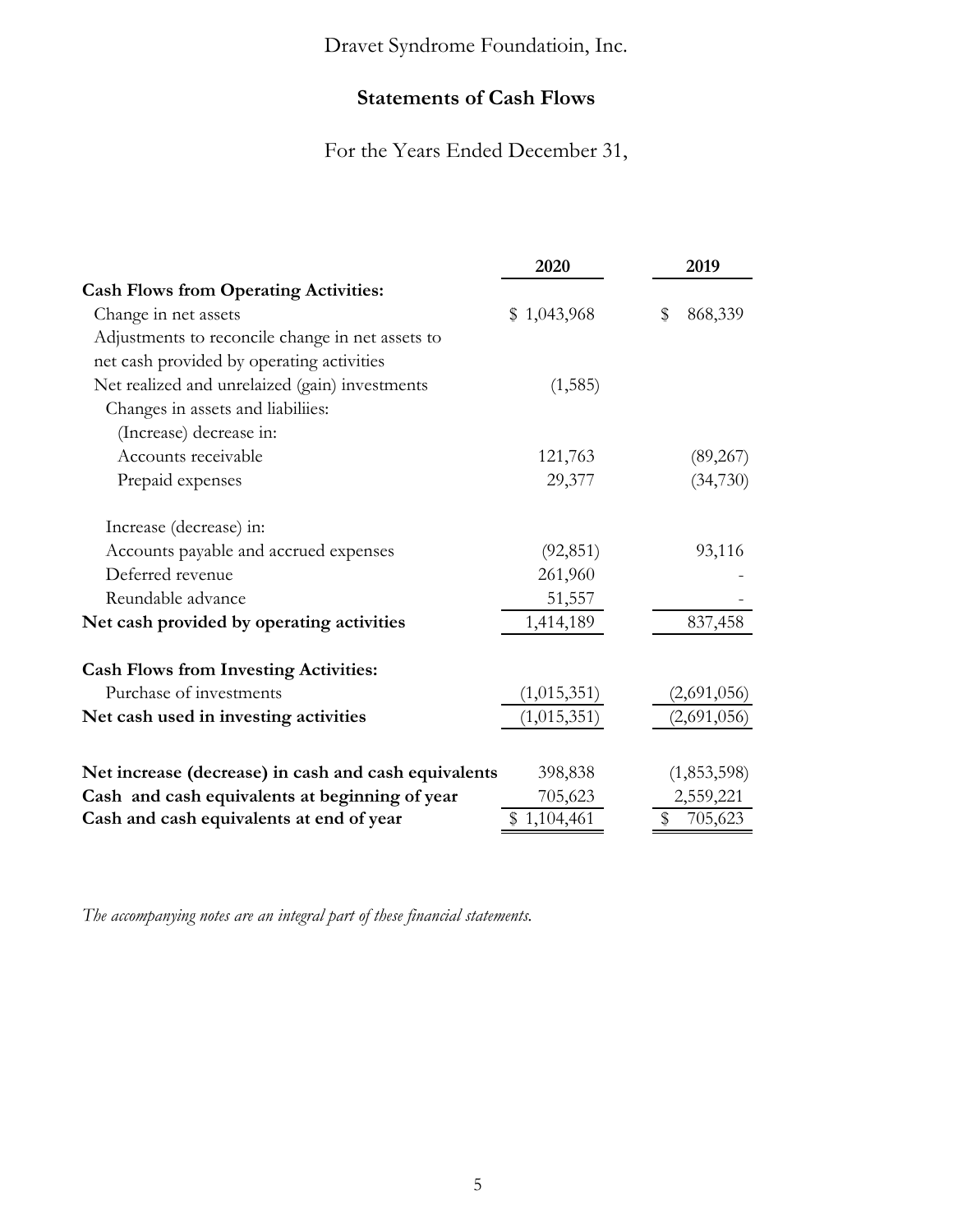#### **Statement of Functional Expenses**

For the Year Ended December 31, 2020

|                          |        | Patient and     |                      | Professional             |                          | Total           |             |                          |    |                          |       |         |
|--------------------------|--------|-----------------|----------------------|--------------------------|--------------------------|-----------------|-------------|--------------------------|----|--------------------------|-------|---------|
|                          | Family |                 | <b>Education</b> and |                          | Program                  |                 |             | Management and           |    |                          |       |         |
|                          |        | <b>Services</b> |                      | <b>Meetings</b>          | Research                 | <b>Expenses</b> |             | General                  |    | Fundraising              | Total |         |
| Salaries                 |        | 68,961          | $\mathbb S$          | 15,039                   | \$<br>36,714             | \$120,714       | $\mathbb S$ | 182,485                  | \$ | 43,495                   | \$    | 346,694 |
| Payroll taxes            |        | 5,970           |                      | 1,016                    | 3,176                    | 10,162          |             | 15,263                   |    | 3,563                    |       | 28,988  |
| Grants                   |        | 10,000          |                      | $\overline{\phantom{a}}$ | 302,800                  | 312,800         |             |                          |    |                          |       | 312,800 |
| Conferences and meetings |        | 28,567          |                      | 36,794                   | 523                      | 65,884          |             | 5,016                    |    | $\overline{\phantom{a}}$ |       | 70,900  |
| Professional fees        |        | 24,604          |                      | $\overline{\phantom{a}}$ |                          | 24,604          |             | 16,017                   |    |                          |       | 40,621  |
| Dues and subscriptions   |        | 1,136           |                      | 945                      | 145                      | 2,226           |             | 13,493                   |    | 4,949                    |       | 20,668  |
| Bank charges             |        | 258             |                      | $\overline{\phantom{a}}$ | $\overline{\phantom{a}}$ | 258             |             | 8,019                    |    | 10,460                   |       | 18,737  |
| Patient assistance       |        | 16,205          |                      | $\overline{\phantom{a}}$ | $\overline{\phantom{a}}$ | 16,205          |             | $\overline{\phantom{a}}$ |    | $\overline{\phantom{a}}$ |       | 16,205  |
| Postage                  |        | 9,291           |                      | $\overline{\phantom{a}}$ |                          | 9,291           |             | 1,561                    |    | 259                      |       | 11,111  |
| Office supplies          |        | 5,386           |                      | $\overline{\phantom{a}}$ | 132                      | 5,518           |             | 3,788                    |    | 452                      |       | 9,758   |
| Taxes, Licenses and Fees |        |                 |                      |                          |                          |                 |             | 5,463                    |    |                          |       | 5,463   |
| Insurance                |        | 773             |                      | 60                       | 72                       | 905             |             | 2,664                    |    | 1,258                    |       | 4,827   |
| Advertising              |        | 606             |                      | ٠                        | 1,129                    | 1,735           |             | 189                      |    | $\sim$                   |       | 1,924   |
| Printing                 |        | 111             |                      |                          | $\overline{\phantom{a}}$ | 111             |             | 385                      |    | 953                      |       | 1,449   |
| Telephone                |        | 231             |                      | 231                      |                          | 462             |             | 231                      |    | 231                      |       | 924     |
| Other expenses           |        | 30,666          |                      | $\overline{\phantom{a}}$ |                          | 30,666          |             | $\overline{\phantom{a}}$ |    |                          |       | 30,666  |
| Total expenses           |        | 202,765         |                      | 54,085                   | 344,691                  | \$601,541       |             | 254,574                  |    | 65,620                   |       | 921,735 |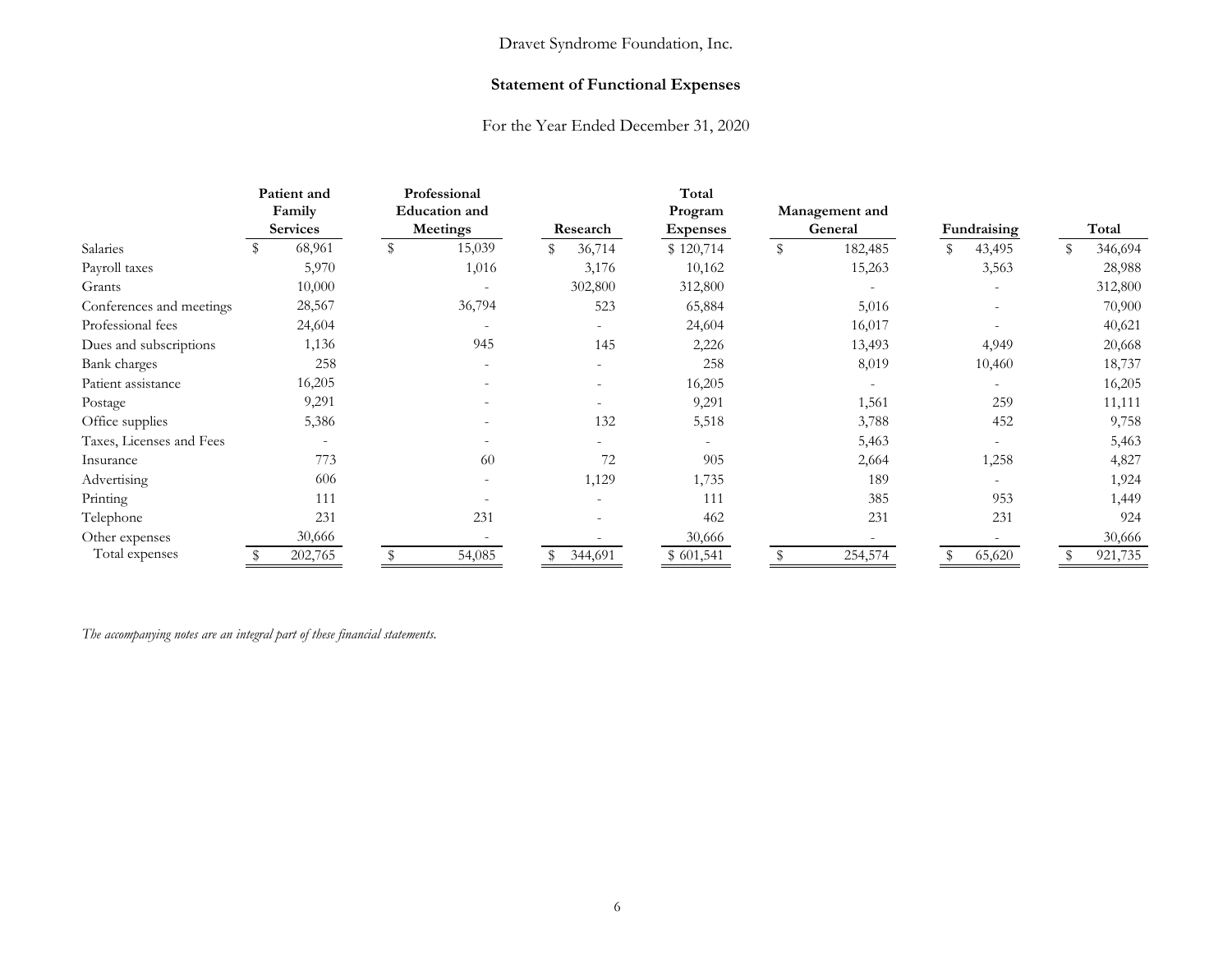#### **Statement of Functional Expenses**

For the Year Ended December 31, 2019

|                          |                                                                      | Patient and |                           | Professional             |                          | Total                |    |         |    |             |       |           |
|--------------------------|----------------------------------------------------------------------|-------------|---------------------------|--------------------------|--------------------------|----------------------|----|---------|----|-------------|-------|-----------|
|                          | Family<br><b>Education</b> and<br><b>Services</b><br><b>Meetings</b> |             | Program<br>Management and |                          |                          |                      |    |         |    |             |       |           |
|                          |                                                                      |             |                           |                          | Research                 | <b>Expenses</b>      |    | General |    | Fundraising | Total |           |
| Salaries                 |                                                                      | 47,352      | \$                        | 9,497                    | \$<br>3,808              | $^{\circ}$<br>60,657 | \$ | 166,400 | \$ | 48,422      | \$    | 275,479   |
| Payroll taxes            |                                                                      | 4,215       |                           | 773                      | 313                      | 5,301                |    | 13,777  |    | 3,937       |       | 23,015    |
| Grants                   |                                                                      | 400         |                           |                          | 656,610                  | 657,010              |    |         |    |             |       | 657,010   |
| Conferences and meetings |                                                                      | 39,465      |                           | 66,716                   | $\overline{\phantom{a}}$ | 106,181              |    | 5,345   |    |             |       | 111,526   |
| Bank charges             |                                                                      | 195         |                           | $\overline{\phantom{a}}$ | 150                      | 345                  |    | 6,096   |    | 25,462      |       | 31,903    |
| Patient assistance       |                                                                      | 19,906      |                           |                          | $\overline{\phantom{a}}$ | 19,906               |    |         |    |             |       | 19,906    |
| Dues and subscriptions   |                                                                      | 519         |                           | 919                      | $\overline{\phantom{a}}$ | 1,438                |    | 10,380  |    | 3,214       |       | 15,032    |
| Office supplies          |                                                                      | 3,853       |                           | $\overline{\phantom{a}}$ |                          | 3,853                |    | 2,428   |    | 2,422       |       | 8,703     |
| Professional fees        |                                                                      | ۰           |                           | $\overline{\phantom{a}}$ |                          |                      |    | 4,000   |    |             |       | 4,000     |
| Taxes, licenses and fees |                                                                      | $\equiv$    |                           | $\overline{\phantom{a}}$ | $\overline{a}$           |                      |    | 4,605   |    |             |       | 4,605     |
| Printing                 |                                                                      | 969         |                           |                          | $\overline{\phantom{a}}$ | 969                  |    | 699     |    | 2,177       |       | 3,845     |
| Insurance                |                                                                      | 527         |                           | 32                       | 13                       | 572                  |    | 2,163   |    | 896         |       | 3,631     |
| Postage                  |                                                                      | 1,272       |                           | 28                       |                          | 1,300                |    | 494     |    | 505         |       | 2,299     |
| Telephone                |                                                                      | 188         |                           | 188                      | $\overline{\phantom{a}}$ | 376                  |    | 188     |    | 188         |       | 752       |
| Other expenses           |                                                                      | ۰           |                           |                          |                          |                      |    |         |    | 427         |       | 427       |
| Total expenses           |                                                                      | 118,861     |                           | 78,153                   | \$ 660,894               | \$857,908            |    | 216,575 |    | 87,650      |       | 1,162,133 |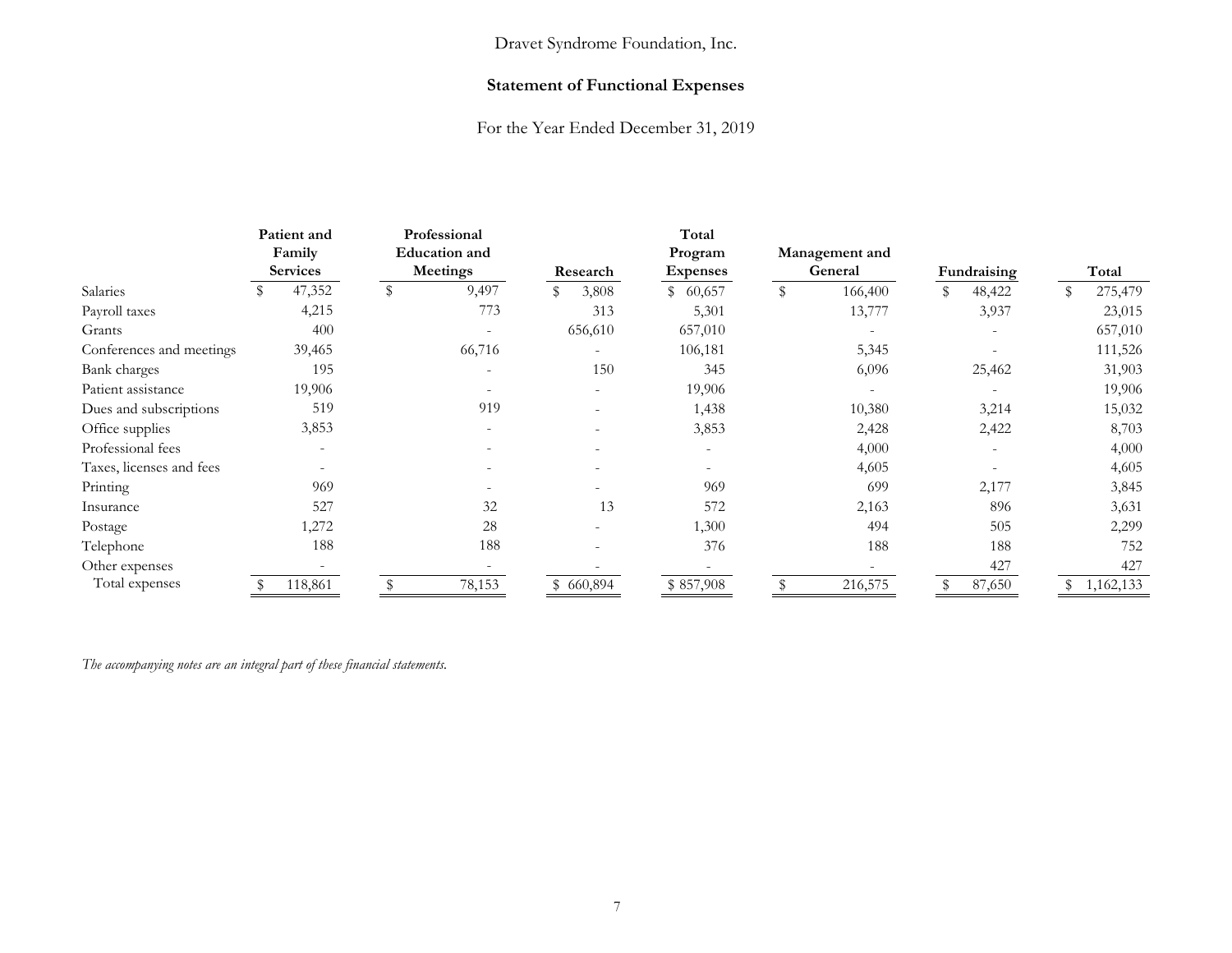### **Notes to Financial Statements**

#### **Note 1 - Organization**

#### **General**

The Dravet Syndrome Foundation, Inc. (DSF) was incorporated as a not-for-profit, publicly supported corporation on September 24, 2009 under the laws of the State of Connecticut. DSF was formed to promote and support research regarding Dravet Syndrome and related epilepsies. DSF funds research toward better treatments and a cure of Dravet Syndrome and related epilepsies by awarding research grants to qualified scientists and doctors. The DSF produces an annual Research Roundtable Meeting to provide the opportunity for researchers and clinicians to collaborate and discuss better treatment options and a roadmap toward a cure and how to best facilitate both. Through the International Patience Assistance Grant Program, DSF provides grants to cover expenses not covered by medical insurance.

#### **Note 2 - Summary of Significant Accounting Policies**

#### **Basis of Accounting**

The accompanying financial statements have been prepared on the accrual basis of accounting in accordance with accounting principles generally accepted in the United States of America.

#### **Basis of Presentation**

The financial statements of DSF comply with the Financial Statements of Not-for-Profit Organizations topic of the FASB Codification. Under this topic, the Organization reports information regarding it financial position and activities according to the following net assets classifications:

> **Net assets without donor restrictions**– Net assets that are not subject to donorimposed restrictions and may be expended for any purpose in performing the primary objectives of DSF. These net assets may be used at the discretion of DSF's management and Board of Directors.

> **Net assets with donor restrictions** – Net assets subject to stipulations imposed by donors and grantors. Some donor restrictions are temporary in nature; those restrictions will be met by actions of DSF or by the passage of time. Other donor restrictions are perpetual in nature, where by the donor has stipulated the funds be maintained in perpetuity.

> Donor restricted contributions are reported as increases in net assets with donor restrictions. When a restriction expires, net assets are reclassified from net assets with donor restrictions to net assets without donor restrictions in the statements of activities.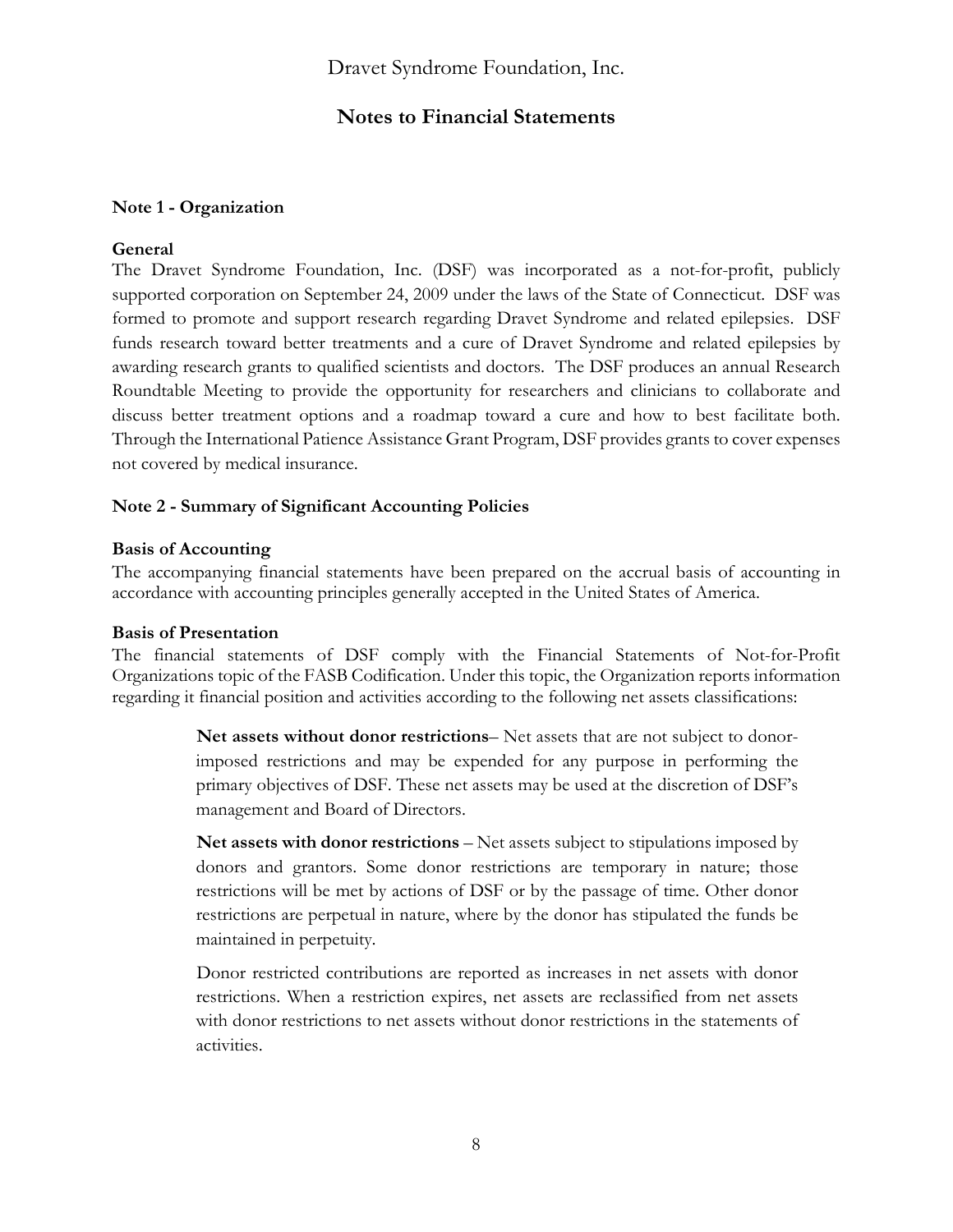#### **Note 2 - Summary of Significant Accounting Policies (continued)**

#### **Cash and Cash Equivalents**

For financial statement purposes, DSF considers funds in demand deposits, certificates of deposit, money market funds and all highly liquid debt instruments purchased with a maturity of three months or less to be cash equivalents.

#### **Accounts Receivable**

Accounts receivable are stated at the amount management expects to collect from outstanding balances. Management believes all amounts are collectible form the donors.

#### **Income Taxes**

DSF is exempt from income taxes under Section 501(c)(3) of the Internal Revenue Code. A ruling from the Internal Revenue Service has determined that DSF will be treated as a publicly supported organization, and not a private foundation. This qualifies DSF for the 50% charitable contribution deduction for individual donors. Consequently, the accompanying financial statements do not include any provision for income taxes.

DSF recognizes the effect of tax positions only when they are more than likely than not of being sustained. Management has determined that DSF had no uncertain tax positions that qualify for either recognition or disclosure in the financial statements. In the normal course of business DSF's tax filings are subject to examination by federal and state authorities. The tax returns for the years ended December 31, 2017 and forward are subject to examination by taxing authorities.

#### **Functional Expenses**

DSF allocates its expenses on a functional basis among its various programs. Expenses that can be identified with a specific program are allocated directly according to their natural expense classification. Common expenses that benefit all functional areas of DSF (professional fees, supplies, office expenses) are allocated to the various programs based on a percentage of payroll costs charged to the specific program in relation to total payroll costs of DSF as a whole. Other costs have been allocated between the program and supporting services benefited. Such allocations are determined by management on an equitable basis.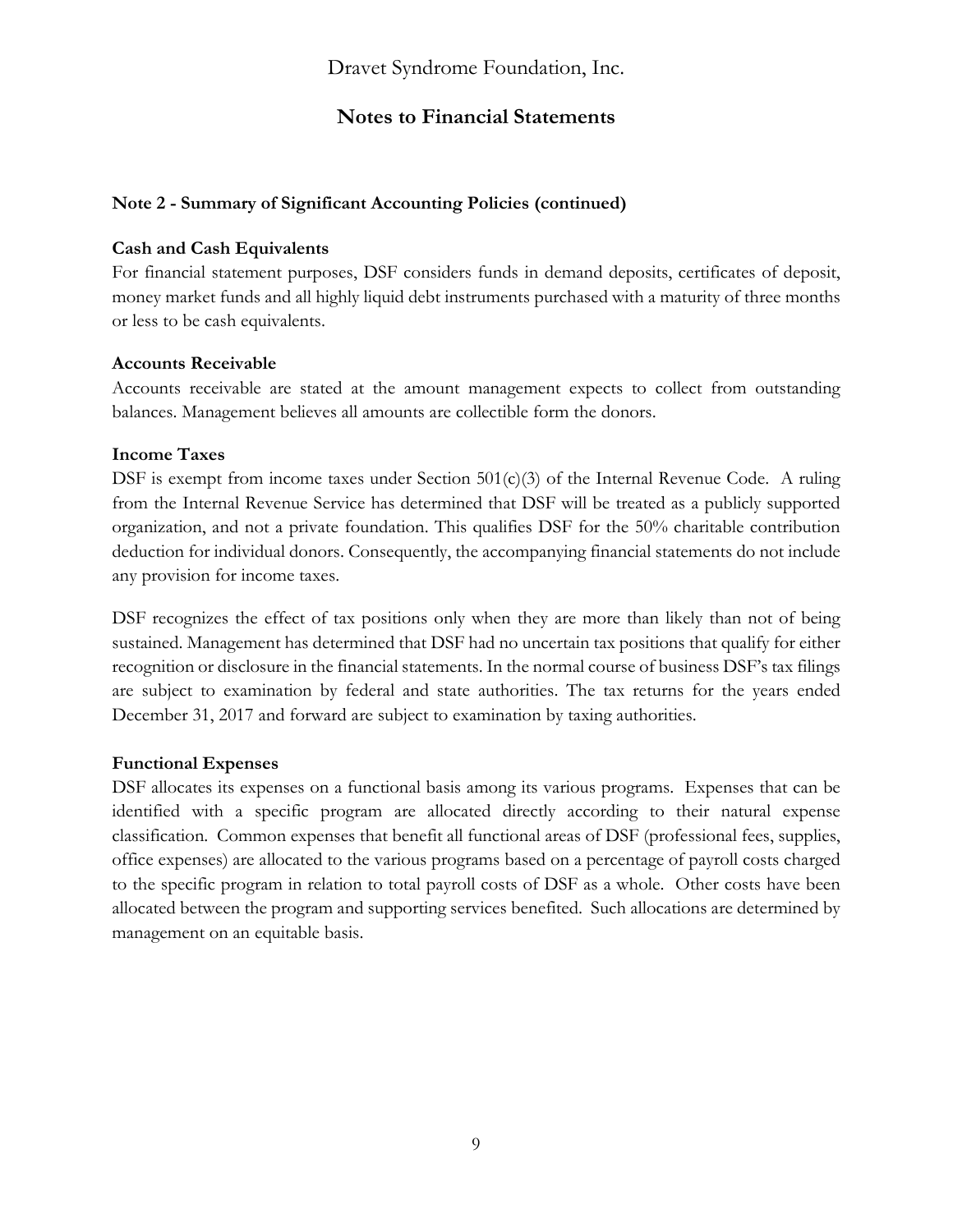## **Notes to Financial Statements**

#### **Note 2 - Summary of Significant Accounting Policies (continued)**

#### **Use of Estimates**

The preparation of financial statements in conformity with generally accepted accounting principles requires management to make estimates and assumptions that affect the reported amounts of assets and liabilities and disclosures of contingent assets and liabilities at the date of the financial statements. They also affect the reported amounts of revenues and expenses during the reporting period. Actual results could differ from those estimates.

#### **Investments**

Investments in equity securities with readily determinable fair market values and all investments in debt instruments are reported at fair value in the statement of financial position. Realized gains or losses and unrealized appreciation or depreciation are reflected in the accompanying statement of activities. If received as a donation, the investment is stated at fair value at the date of donation.

#### **Reclassifications**

Certain accounts in the prior-year financial statements have been reclassified for comparative purposes to conform with the presentation in the current-year financial statements.

#### **Revenue and Revenue Recognition**

DSF recognizes contributions when cash, securities or other assets; an unconditional promise to give; or a notification of a beneficial interest is received. Conditional promises to give -that is, those with a measurable performance or other barrier and a right of return – are not recognized until the conditions on which they depend are met.

In accordance with financial accounting standards, DSF records contributions received as without donor restrictions or with donor restrictions depending on the existence and or nature of any donor restrictions. Restricted net assets are reclassified to net assets without donor restrictions upon the satisfaction of the time or purpose restrictions

All contributions are considered to be available for unrestricted use unless specifically restricted by the donor. Support that is restricted by the donor, grantor or other outside party for particular operating purposes or for fixed asset acquisitions is reported as an increase in net assets without donor restrictions if the restriction expires in the reporting period in which the support is recognized.

#### **Subsequent Events**

In preparing these financial statements, management has evaluated subsequent events through April 16, 2021 which represents the date the financial statements were available to be issued. There were no subsequent events that require disclosure.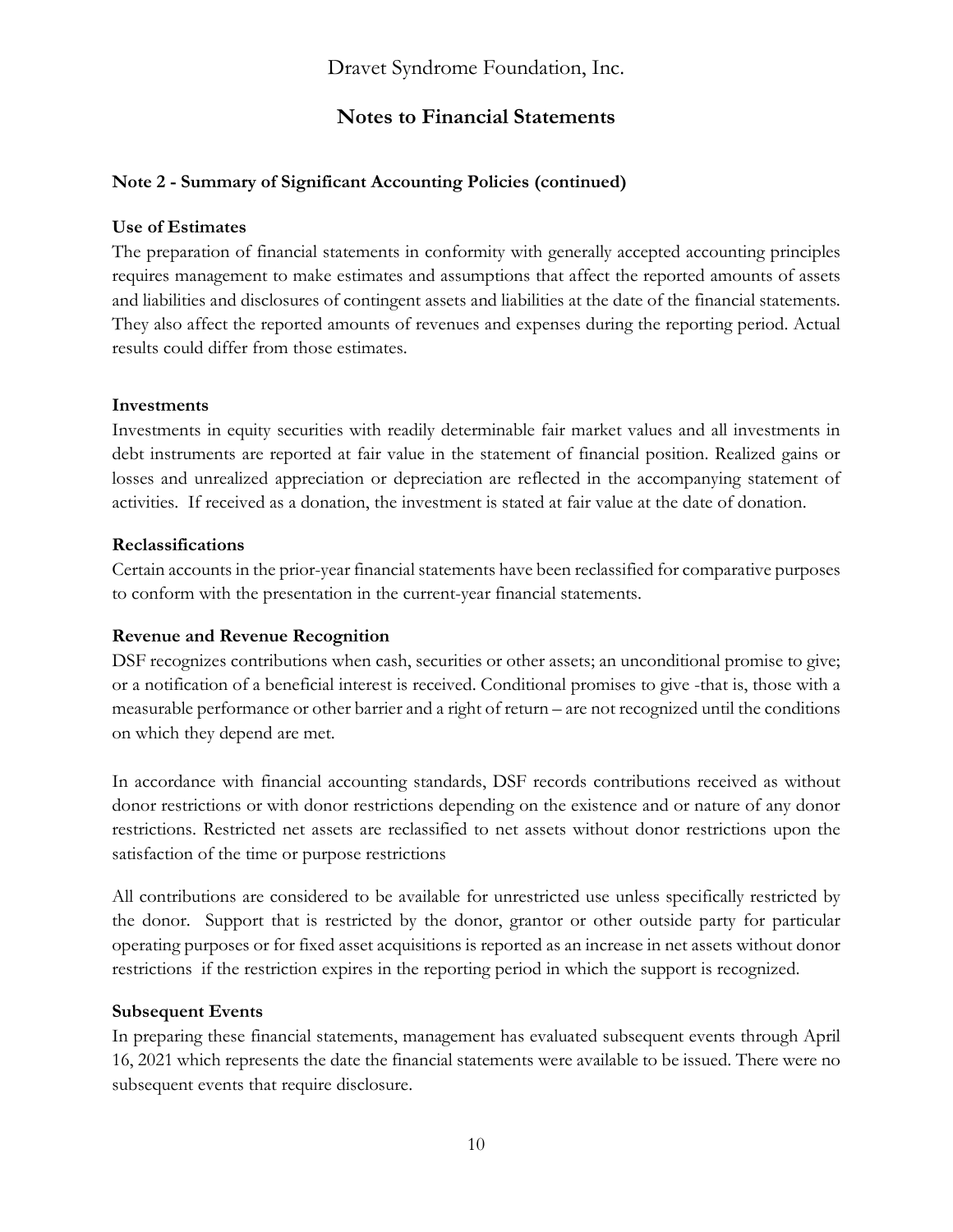#### **Note 2 - Summary of Significant Accounting Policies (continued)**

#### **Risks and Uncertainties**

The recent COVID-19 outbreak has caused economic disruptions through mandated voluntary closings of businesses and organizations throughout the United States. The extent of the impact of COVID-19 on DSF's operational and financial performance will depend on certain developments, including the duration and spread of the outbreak and its impact on DSF's donors, employees, investments and vendors, all of which at present cannot be determined. Accordingly, the extent to which COVID-19 may impact DSF's financial position and changes in net assets and cash flows is uncertain and the accompanying financial statements include no adjustments relating to the effects of the pandemic.

#### **Note 3 - Donated Services, Materials, Facilities**

DSF received donated services from unpaid volunteers. No amounts have been recognized in the accompanying statement of activities because the criteria for recognition of such volunteer effort under Accounting Standards Codification (ASC) 958 have not been satisfied. The contributions of services are recognized if the services received (a) create or enhance nonfinancial assets or (b) require specialized skills that are provided by individuals possessing those skills and would typically need to be purchased if not provided by donation.

#### **Note 4 - Concentrations of Credit Risk**

#### **Cash Balances**

DSF maintains its cash and cash equivalents in one financial institution. The balances are insured by the Federal Deposit Insurance Corporation at each institution up to \$250,000. The balances may at times during the year exceed the FDIC limit; however, DSF does not feel that there is any significant credit risk.

#### **Investments**

Investments in marketable securities with readily determinable fair values are reported at their fair values in the statement of financial position. Realized gains or losses and unrealized appreciation or depreciation are reflected in the accompanying statement of activities. The value of these investments is subject to fluctuations due to general market conditions and interest rates.

#### **Note 5 – Research**

DSF has entered into agreements with several universities to fund research to investigate the cause of DRAVET Syndrome in children and adults and potential remedies to end this disease.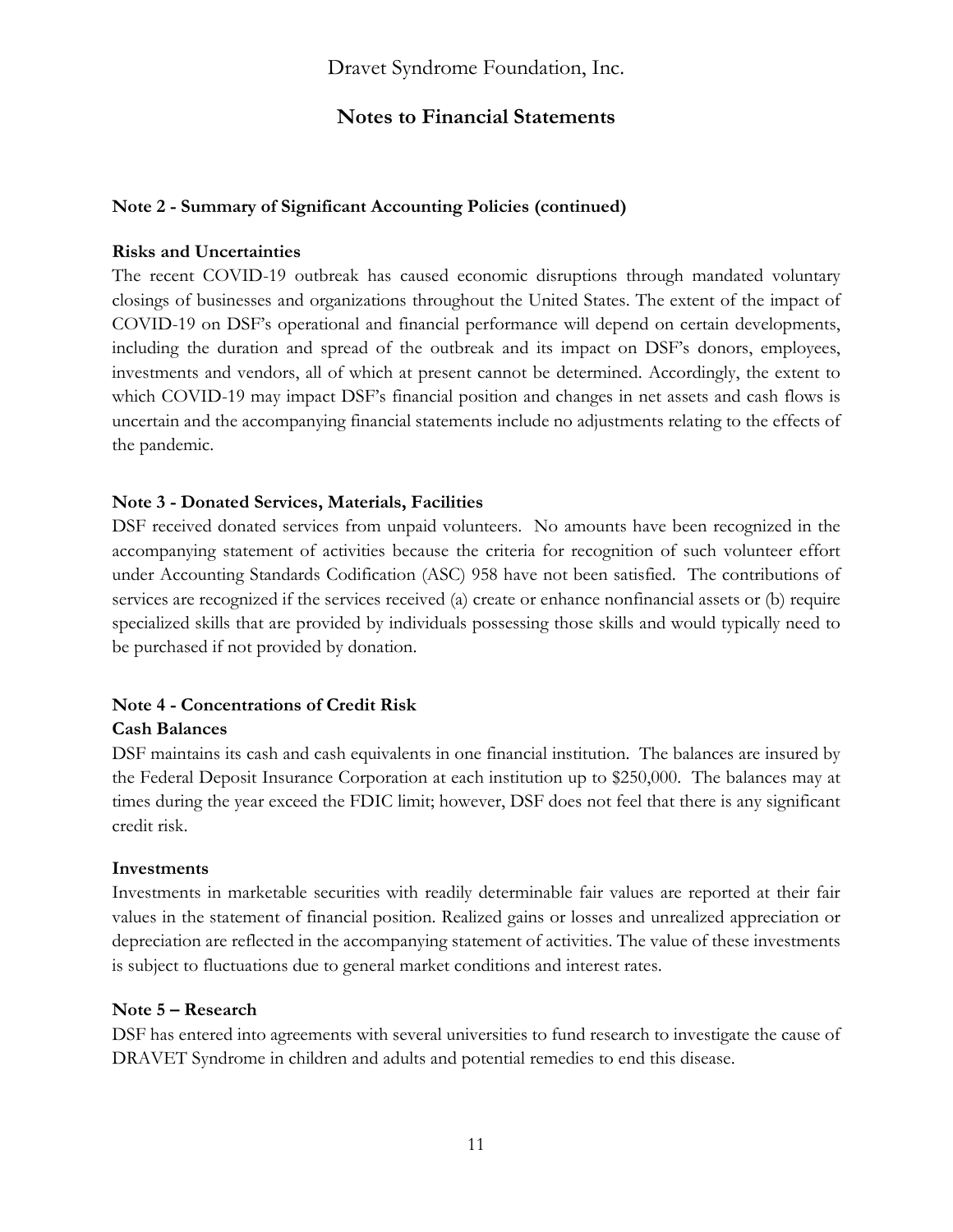#### **Note 6 - Fair Value Measurements**

The Financial Accounting Standards Board ("FASB") Topic 820, under the FASB Accounting Standards Codification ("ASC") defines fair value, establishes a framework for measuring fair value, and expands disclosures about fair value measurements. This standard provides a consistent definition of fair value, which focuses on an exit price between market participants in an orderly transaction.

The standard also prioritizes the use of observable inputs and minimizes the use of unobservable inputs by requiring that observable inputs be used when available.

Observable inputs are inputs that market participants would use in pricing the respective asset or liability based on market data obtained from independent sources. Unobservable inputs reflect assumptions that market participants would use in pricing the asset or liability based on the best information available in the circumstances. The hierarchy is categorized into three levels based on the transparency of inputs as follows:

- **Level 1 -** Quoted prices are available in active markets for identical assets or liabilities as of the report date. A quoted price for an identical asset or liability in an active market provides the most reliable fair value measurement because it is directly observable to the market.
- **Level 2 -** Pricing inputs are other than quoted prices in active markets, which are either directly or indirectly observable as of the report date. The nature of these securities includes investments for which quoted prices are available but traded less frequently and investments that are fair valued using other securities, the parameters of which can be directly observed. Also included in Level 2 are investments measured using a net asset value ("NAV") per share, or its equivalent, that may be redeemed at NAV at the date of the statement of financial position or in the near dear, which DSF has determined to be within 90 days.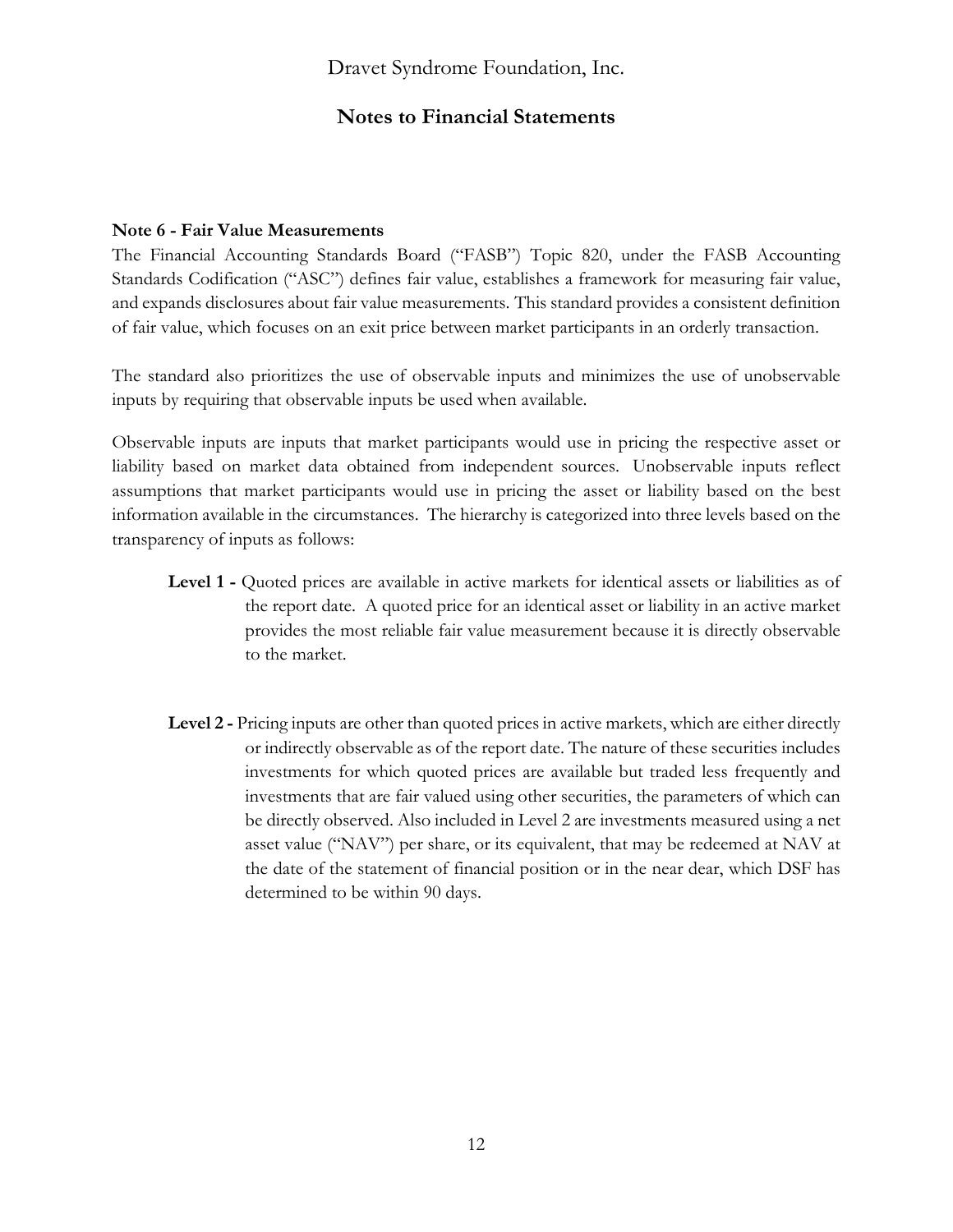## **Notes to Financial Statements**

#### **Note 6 - Fair Value Measurements (continued)**

 **Level 3 -** Investments that have little to no pricing observability as of the report date. These investments are measured using management's best estimate of fair value, where the inputs into the determination of fair value are not observable and require significant management judgment or estimation.

Inputs are used in applying the various valuation techniques and broadly refer to the assumptions that market participants use to make valuation decisions, including assumptions about risk. Inputs may include price information, volatility statistics, specific and broad credit data, liquidity statistics, and other factors. A financial instrument's level within the fair value hierarchy is based on the lowest level of any input that is significant to the fair value measurement. However, the determination of what constitutes "observable" requires significant judgment by DSF.

DSF considers observable data to be that market data that is readily available, regularly distributed or updated, reliable and verifiable, not proprietary, and provided by independent sources that are actively involved in the relevant market.

The categorization of a financial instrument within the hierarchy is based upon the pricing transparency of the instrument and does not necessarily correspond to DSFs' perceived risk of that instrument.

DSF's policy is to recognize transfers in and transfers out of levels at the end of the reporting period.

The following is a description of the valuation methodologies used for assets measured at fair value:

**Common Stocks and Mutual Funds** - These items are valued at the closing price reported in the active market in which the individual securities are traded.

There have been no changes in the methodologies used at December 31, 2020.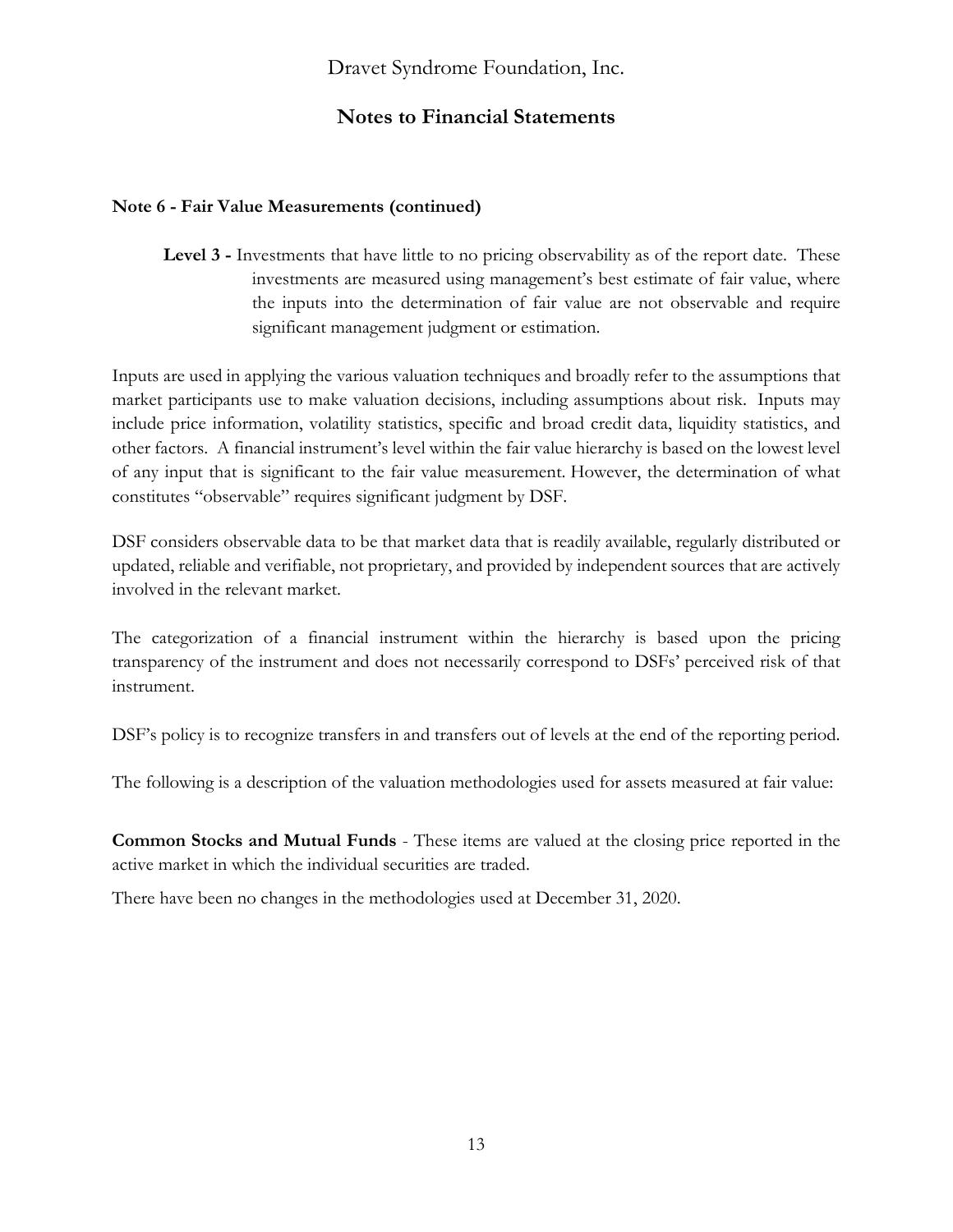#### **Note 6 - Fair Value Measurements (continued)**

**Assets Measured at Fair-Value on a Recurring Basis** - The following is a summary of the source of fair-value measurements for assets that are measured at fair-value on a recurring basis as of December 31:

| Investment                      | Level 1   | Level 2 | Level 3 | Total     |
|---------------------------------|-----------|---------|---------|-----------|
| Mutual funds                    | 3,707,992 |         | -       | 3,707,992 |
| Total investments at fair value | 3,707,992 |         | -       | 3,707,992 |

| Investment                      | Level 1   | Level 2                  | Level 3                  | Total     |
|---------------------------------|-----------|--------------------------|--------------------------|-----------|
| Mutual funds                    | 2,691,056 | $\overline{\phantom{0}}$ | $\overline{\phantom{0}}$ | 2,691,056 |
| Total investments at fair value | 2,691,056 | $\overline{\phantom{0}}$ | $\overline{\phantom{0}}$ | 2,691,056 |

Investment return, net is comprised of the following at December 31:

|                        | 2020   | 2019 |  |  |
|------------------------|--------|------|--|--|
| Dividends and interest | 17,836 |      |  |  |

#### **Note 7 - Availability and Liquidity**

The following represents DSF's financial assets at December 31:

| Financial Assets at year end:            | 2020            | 2019         |
|------------------------------------------|-----------------|--------------|
| Cash and cash equivalents                | \$<br>1,104,461 | 705,623<br>5 |
| Investments                              | 3,707,992       | 2,691,056    |
| Accounts receivable                      | 26,142          | 147,905      |
|                                          | 4,838,595       | 3,544,584    |
| Less                                     |                 |              |
| Net assets with donor restrictions       | (50,624)        |              |
| Financial assets to meet general         |                 |              |
| expenditures over the next twelve months | 4,787,971       | 3,544,584    |

DSF's goal is generally to maintain financial assets by receiving support from various sources including individual, corporate, foundation and Board contributions, fund raising event, as well as income from investment sources.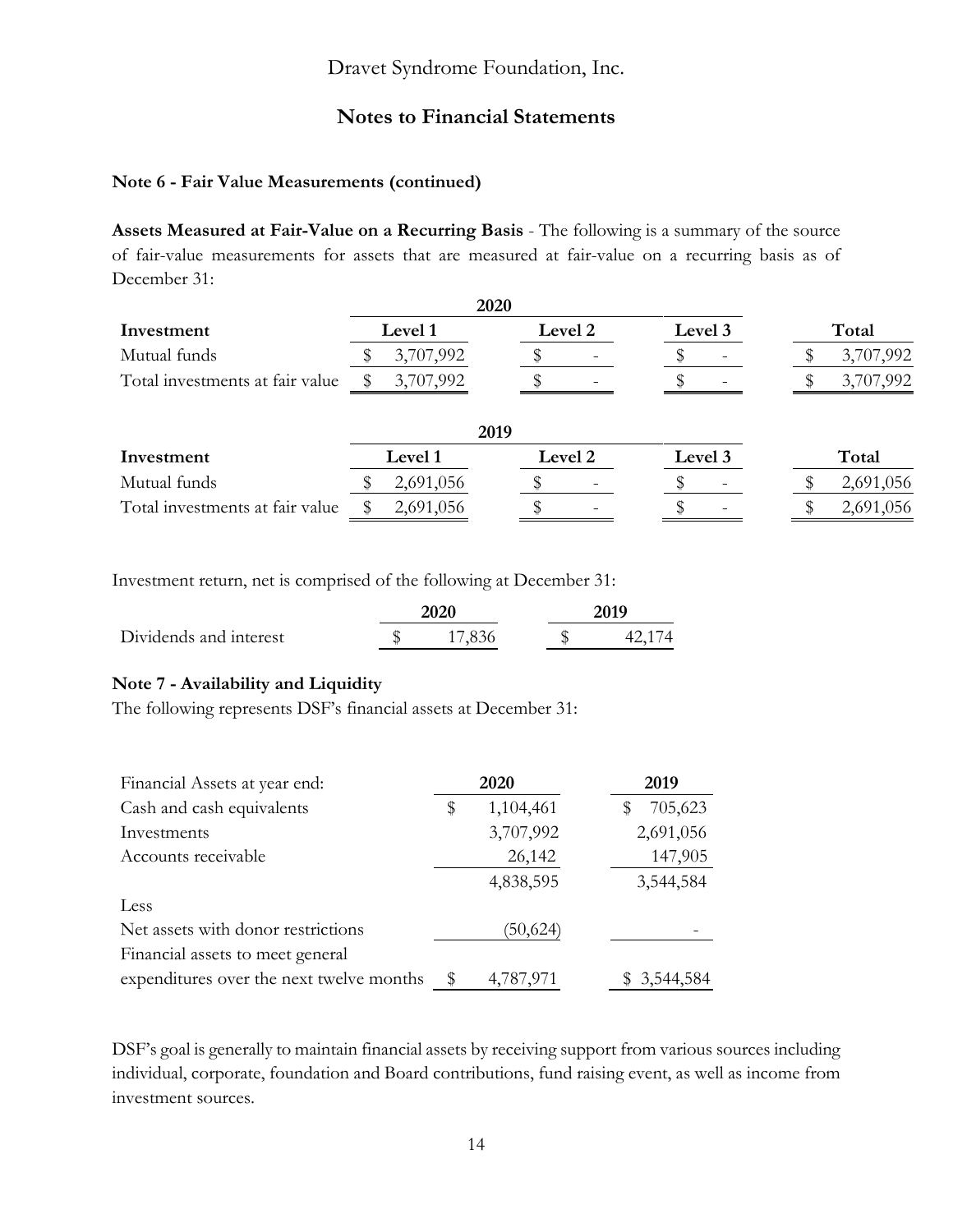## **Notes to Financial Statements**

#### **Note 8 - Board Designated Endowment**

DSF's endowment consists of a funds established for the purpose is to provide an alternative source of funds to support the operations of DSF. Its endowment includes funds designated by the Board of Directors to function as endowment. As required by accounting principles generally accepted in the United States of America, net assets associated with endowment funds, including funds designated by the Board of Directors to function as endowment, are classified and reported based on the existence or absence of donor-imposed restrictions.

**Interpretation of Relevant Law** - The Board of Directors of DSF has interpreted the Connecticut Prudent Management of Institutional Funds Act (CTPMIFA) as requiring the preservation of the fair value of the original gift as of the gift date of the donor-restricted endowment funds, absent explicit donor stipulations to the contrary. As a result of this interpretation, DSF classifies as permanently restricted net assets (a) the original value of gifts donated to the permanent endowment, (b) the original value of subsequent gifts to the permanent endowment, and (c) accumulations to the permanent endowment made in accordance with the direction of the applicable donor gift instrument at the time the accumulation is added to the fund. The remaining portion of the donor-restricted endowment fund that is not classified in permanently restricted net assets is classified as temporarily restricted net assets until those amounts are appropriated for expenditure by DSF in a manner consistent with the standard of prudence prescribed by CTPMIFA.

In accordance with CTPMIFA, DSF considers the following factors in making a determination to appropriate or accumulate donor-restricted endowment funds:

- The duration and preservation of the fund
- The purposes of the organization and the donor-restricted endowment fund
- The investment policies of the organization
- General economic conditions
- The possible effect of inflation and deflation
- The expected total return from income and the appreciation of investments
- Other resources of the organization